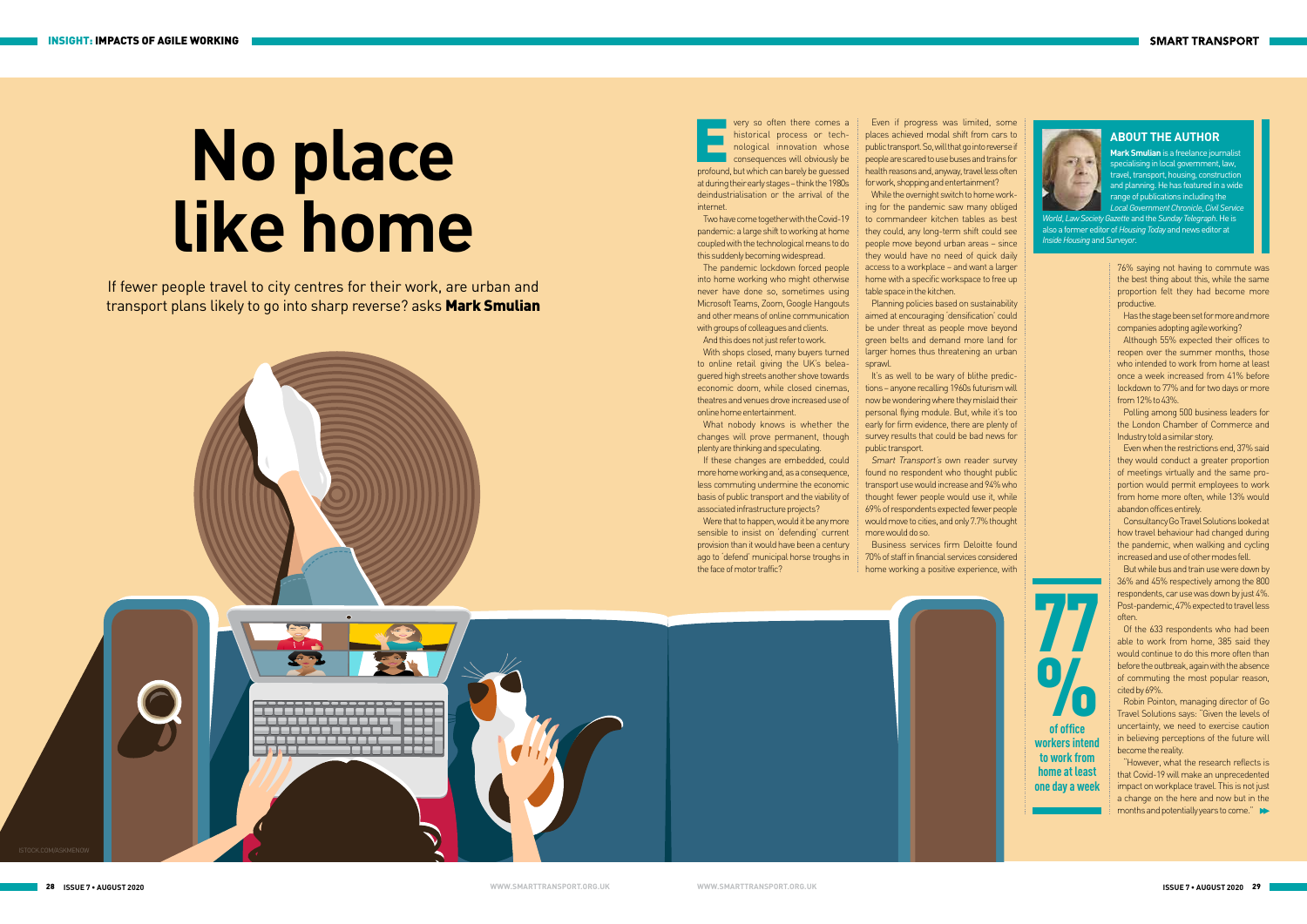transport capacity to places where fewer people now need to go, or calls for retailled regeneration where few retailers now wish to be, or for offices complexes where employers no longer want so much space because their employees are at home.

Martin Tugwell, programme director at England's Economic Heartland, likens altering a local plan to trying to reverse the direction of a supertanker.

plans are there for 10-15 years and, like a supertanker, it takes time to slow them down and turn them."

He says: "Covid-19 has accelerated trends like internet shopping and home working and those may drive more people away from high streets and town centres and we will need to reimagine what those are for, possibly with more residential and entertainment and less retail.

"Rather than planning 500 homes on the outskirts of towns we could build in town centres and create social space there."

"That may be not an entirely bad thing if it encourages more active travel to social and entertainment facilities in a central area where there is more residential and it could mean less need for car commuting; we could perhaps do something quite creative.

"That, though, will not be in the local plan. Plans assume people would want to come

Some planning issues that could arise include reallocating space from retail or employment to residential and allowing space for freight logistics, given the huge increase in demand for home deliveries of goods.

Rather than respond to economic forces, Strachan thinks there could be an opportunity for planning and transport professionals and local authorities "to think about the scenario they want to happen rather than wait for it to be done to them<sup>"</sup>

Tugwell says: "There are trade-offs of many kinds. For example, there may be less demand for 100,000 sq ft supermarkets but more for smaller ones that would not need 44-tonne trucks to deliver to outof-town centres.

Local plans, as they stand, may be largely redundant. Tugwell says: "We need to think about how we get faster growth and yet the environment in which local plans were produced is potentially different from the one we will have.

"Assumptions were made about peo-

Covid-19 accelarated the shift from high street shopping

ple's daily lives and where they are located that may no longer hold, but there is still a need to change attitudes so that those who have the choice to use a car use public transport instead, at least for shorter journeys."

> **▲ Government** advice to avoid public tranport, where possible, may increase car usage to the detriment of authorities' clean air plans

## **SMART TRANSPORT**

Simon Strachan, head of technical programmes at Midlands Connect, fortuitously found the Covid-19 restrictions coincided with a review of regional strategy, which was considering the impact of increased home working on demand for roads and rail capacity.

He says: "People have realised they can work from home and it's right to expect that when we get to the other side of this (pandemic), things will not be quite the same. The need for big offices may be lower.

"A lot of this will come from the private sector, if it decides it does not need offices. That may not change fast because people have long leases, though they may see a chance for lower overheads if staff work more from home."

> Holmes adds: "Public transport system patterns might change as some

We can perhaps add to a slump in commuting the impact of fewer physical shopping trips to town centres, kicking away two substantial sources of public transport revenue.

He says: "There could still be an opportu-

All this could demand some major rethinking by transport planners. For years plans have proceeded on the basis that some areas were primarily residential and people travelled to and from them for work, retail, education, health and amenities, usually into urban centres.

> nity for local authorities to reimagine space and 'bake in' what they want to see happen; perhaps they might reallocate road space for walking and cycling, at least for shorter trips," he says.

If one aimed to cut car commuting into a city centre, the solution might be parking restrictions coupled with an improved bus service or even installation of light rail.

> Strachan senses modal shift might reverse in the short term until a vaccine or treatment for Covid-19 restores confidence in using crowded public transport.

18.3  $\frac{1}{\sqrt{2}}$ 

> "Car traffic could increase, though there may be fewer people travelling to work, and city centres could see empty shops and offices but those that are a regional resource should be resilient, while smaller places may suffer."

Shifting work patterns could damage city centres but help outer areas if people work more often from shared offices spaces and coffee shops near their home, make purchases from neighbourhood shops and use a local pub rather than a city centre one for after-work drinks.

This potential shift in local economies would considerably affect public transport provision.

**People have realised they can work from home and it's right to expect that when we get to the other side of this (pandemic), things will not be quite the same. The need for big offices may be lower**

> **Simon Strachan, Midlands Connect**

could see people working fewer hours in offices, but they may choose to stay at home on Mondays and Fridays – so they

feel they have had a longer weekend – but then there would be a crush on Tuesdaysto-Thursdays with more people travelling. That three-days-a-week crush may make transport finance difficult, so it is not a panacea."

Jenny Holmes, assistant director for strategic transport at Sheffield City Region Combined Authority, says the degree to which Covid-19 changes work and travel habits depends on how long restrictions last. The longer people have to get used to not using public transport, the less likely they will be to return.

"I think Covid-19 will accelerate trends already in progress and maybe exaggerate them," Holmes says.

**ABRARTED STORE** 

"We have seen bus patronage decline in the Sheffield city region and that may worsen given warnings about using public transport."

She thinks demand for office space in city centres will fall, but not vanish, as "working from home removes the agglomeration benefits which we know to be important where people meet each other – and those are very powerful – so I think people will still want to meet but offices might have more meeting spaces and fewer rows of desks".



Accountancy firm BDO says its High Street Sales Tracker showed an 18.3% fall in sales of all kinds in May, while online sales jumped by 129.5%.

This starts to look different if, say, people commute into the centre only three days a week for work and rarely visit for retail since they buy online. Local plans, though, are there to guide

medium-term development in each area and cannot be easily adjusted. So, it will indeed be problematic if a

**fall in high street sales in May**

local plan has been designed to increase to buying online to city centres and  $50k$  OF ISTOCK.COM/TONYIVANOV ISTOCK.COM/RAWPIXEL

ISTOCK.COM/DRAZENZIGIC